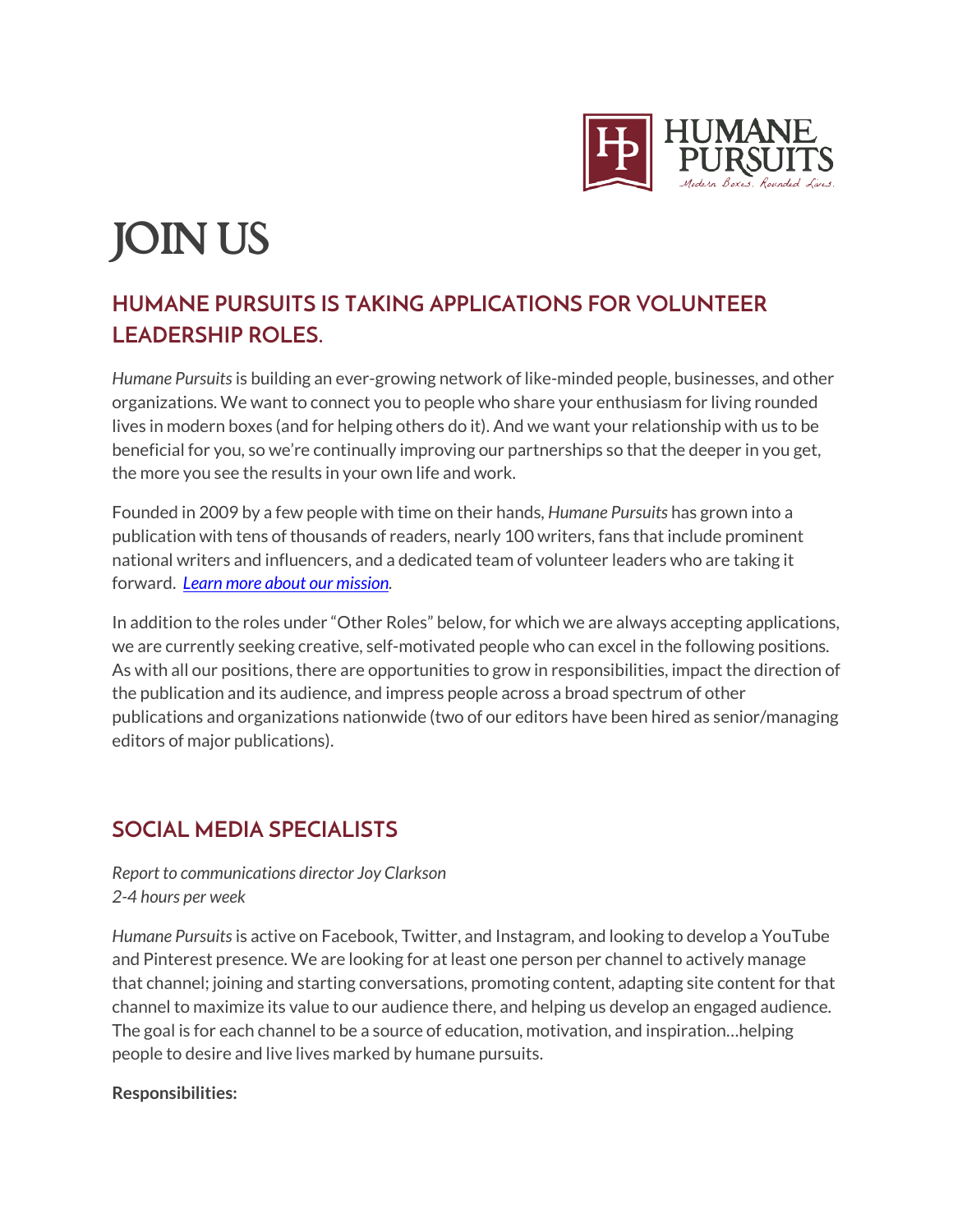See above.

## **Qualifications:**

Experience with the relevant social network required; we are looking for people who spend a lot of time on the channel and understand its nuances. Organizational marketing experience preferred but not required. Graphic design experience a plus for Facebook and Instagram positions.

# **To apply:**

Send a resume, portfolio link (if applicable, e.g. video or graphic design), and cover letter to [editors@humanepursuits.com.](mailto:editors@humanepursuits.com) Letter should specify which channel(s) you are interested in (you will only manage one but if you're proficient at more than one, let us know), explain your interest in the position, and detail your experience and accomplishments with the channel(s) in question. Up to two letters of recommendation (or an endorsement from a current *Humane Pursuits* writer or editor) encouraged but not required.

# **EDITOR: WORK CHANNEL**

*Reports to content manager 2-3 hours per week*

The Work channel editor, with the support of a handpicked team of his/her choosing, cultivates a conversation on the role of work in a humanely lived life—through one-time posts from guest writers, regular posts from columnists, his/her own writing (if desired), topical "symposia," etc. The editor is responsible for building the team contributing content (written and, occasionally, video), keeping the channel populated with a post per week (minimum), editing all contributions, and otherwise serving as gatekeeper of a high-quality, accessible, and relevant channel.

## **Responsibilities:**

Cultivating a team of writers so that the channel has a new piece of content at least weekly Handling acceptance/rejection of submissions Content and line edits Promoting the channel on social media through your personal account; develop a team of avid readers/sharers who are willing to help you with that! Help social media specialists, as requested, to understand your channel and content so they can market it and adapt its content well for social media channels Writing optional

## **Qualifications:**

Writing and/or editing experience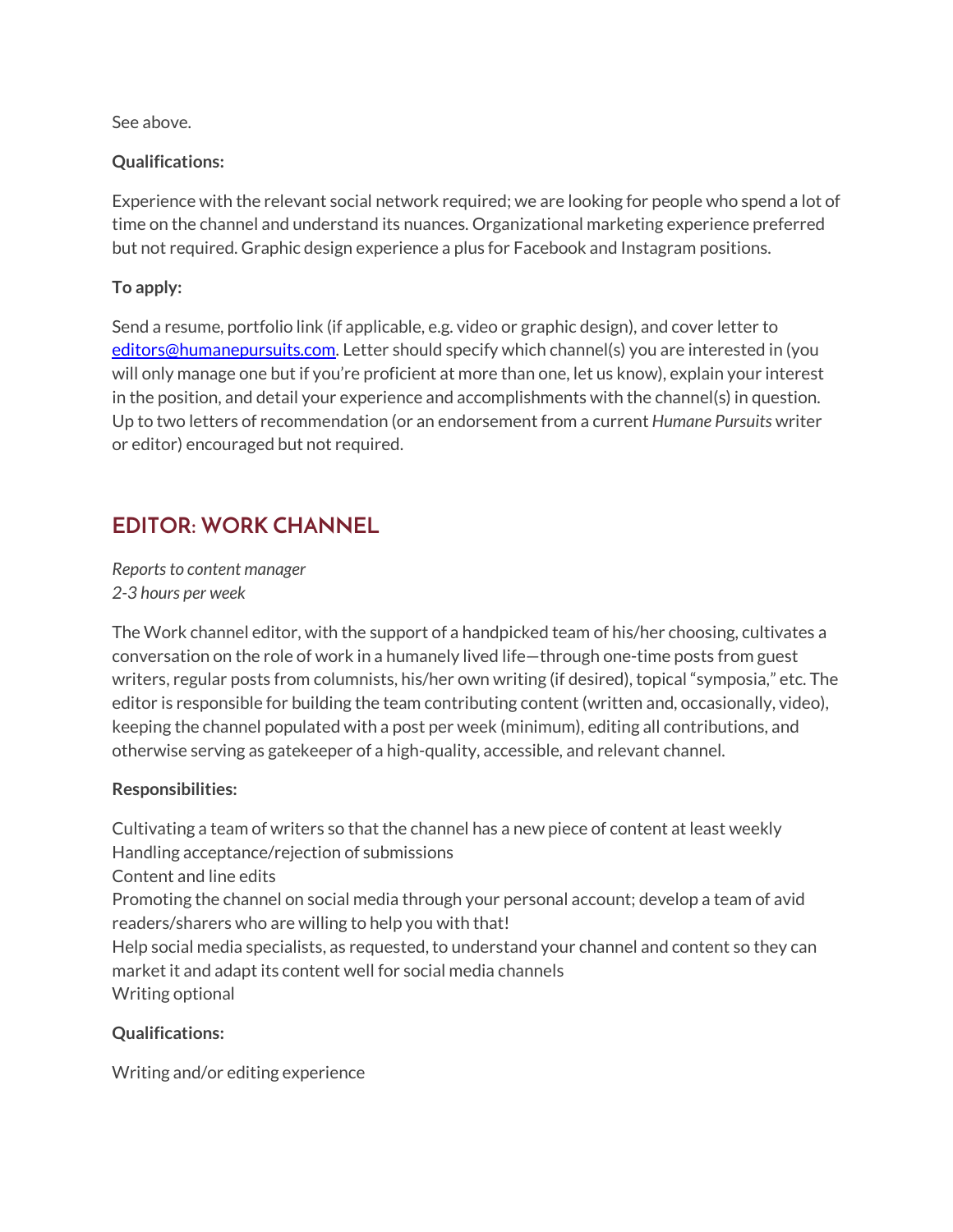### **To apply:**

Send a resume, non-academic writing samples (unpublished okay—show us your range!), and a letter explaining why you are interested in the position to **editors@humanepursuits.com**. Help us understand what you might want to do with the channel. Up to two letters of recommendation (or an endorsement from a current *Humane Pursuits* writer or editor) encouraged but not required.

*More information: [Recent Posts|](http://humanepursuits.com/category/work/) [See previous editor's notes](http://humanepursuits.com/work-channel-vision/)*

# **TOPICAL BLOGGERS**

*Reports to: relevant channel editor 2-8 hours per month*

*Humane Pursuits* is seeking people to write at least monthly (weekly preferred) on a specific topic related to humane living—food, hospitality, décor, etc. Specifically, we are looking for people who want to tackle a topic in light of wisdom from the past, from literature, from their town. In other words, to use food as an example, we don't *just* want our own food blogger, or someone who posts recipes (although recipes are definitely good!). We want someone who can situate food in the context of larger issues (like relationships or building community) and in light of other facets of the well-lived life (rediscovering old ways of doing things, or learning from L.M. Montgomery's love for a particular food). The goal for each topical blogger is for that person to be a source of regular, *practical wisdom* for their readers, helping them with inspiration and ideas for making that area (e.g. good food) an integrated part of their lives (and educating them along the way!).

Note: In this role, accepting guest submissions is permitted (we want to hear your voice regularly, but you'll inevitably get submissions from outside and you are welcome to accept them from time to time and cultivate a team of contributors over time).

Example: check out our brand-ne[w drinks blog.](http://humanepursuits.com/category/drinks)

#### **Responsibilities:**

Cultivate a minimum of two and ideally four posts per month (including guest submissions) Promote and support your posts by sharing them on social media

## **Qualifications:**

Writing and/or editing experience and a love for whatever you want to write about! Experience blogging regularly on the topic (even on a personal blog) is a major plus, because it allows us to see what you've done when given the opportunity to tackle the topic regularly.

**To apply:**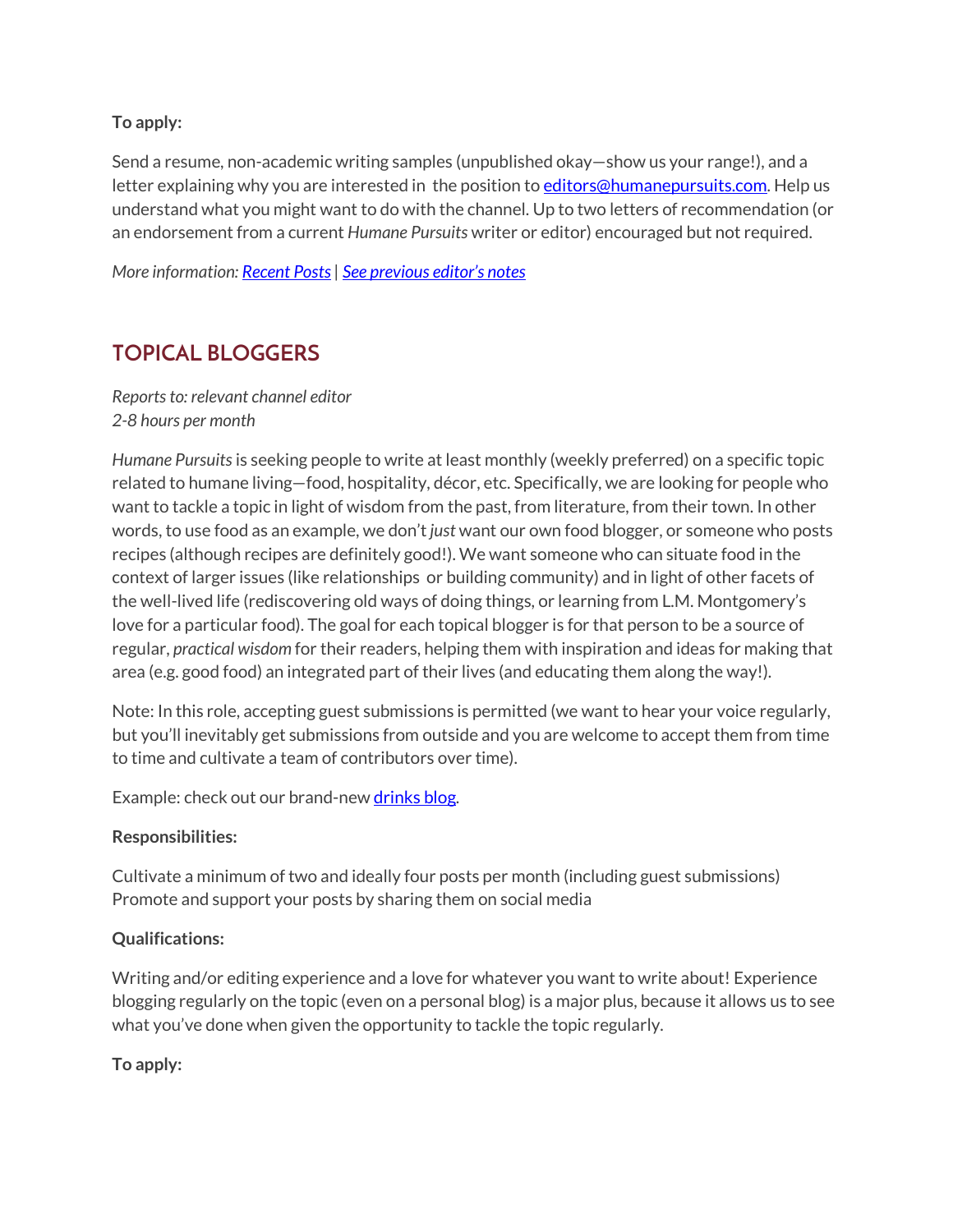Send a resume, non-academic writing samples (unpublished okay—show us your range!), and a letter explaining why you are interested in the position t[o editors@humanepursuits.com.](mailto:editors@humanepursuits.com) Help us understand what you might want to do with the subject. Up to two letters of recommendation (or an endorsement from a current *Humane Pursuits* writer or editor) encouraged but not required.

# Other Roles

The heart of *Humane Pursuits* is our featured columnists. But we have lots of levels of involvement in between here and there. If you are interested in becoming a featured columnist, working your way up this ladder is how you get there!

# **1. PURSUER**

(Get it?) Our team of Pursuers actively follows us on social media, gets the inside scoop on new content, and helps us reach more people by regularly sharing and engaging our content. Whatever your preferred social media, make sure you see our content as it comes out, and share it or reply/comment several times a week.

## **How you help us:**

• You are our brand ambassadors, the front lines of growing our audience! You get our content in front of more eyes, allowing more people to encounter and be influenced by our message of rounded lives in modern boxes.

#### **How we help you:**

• Through the private Facebook group and other methods, we help connect you with likeminded souls in your area and across the country, and give you first access to announcements, events, and new content.

## **Important links:**

• In addition to our Twitter account (@humanepursuits), which you should reply to and retweet religiously, we have a Twitter list of all editors and featured columnists. Follow the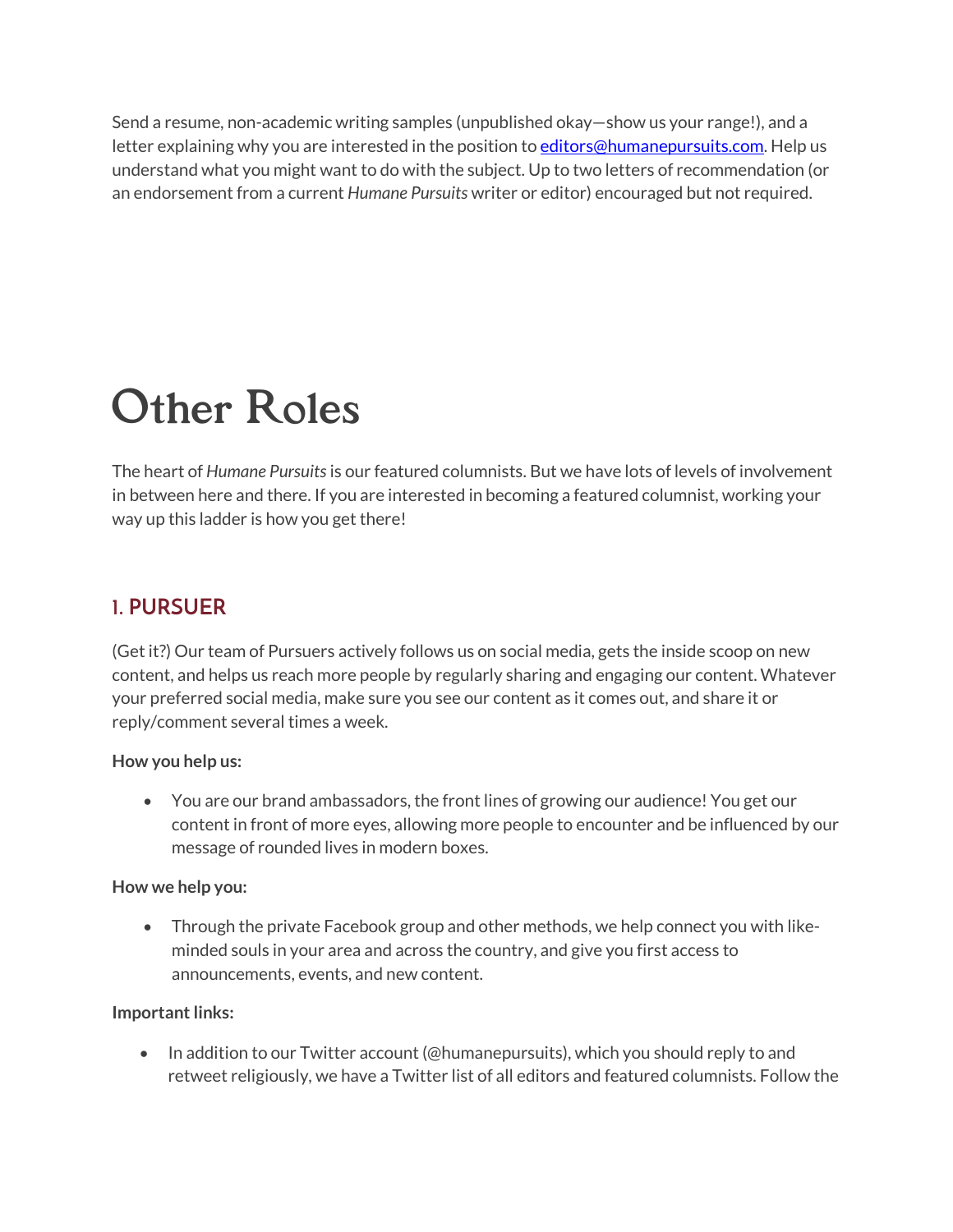list and engage us in conversation: [https://twitter.com/HumanePursuits/lists/humane](https://twitter.com/HumanePursuits/lists/humane-pursuits-people)[pursuits-people](https://twitter.com/HumanePursuits/lists/humane-pursuits-people)

• Facebook page: [http://www.facebook.com/humanepursuits.](http://www.facebook.com/humanepursuits) Like the page, then turn on notifications or set the news feed setting to "see first" to make sure you see all our content. Like, share, and comment!

# **2. CONTRIBUTOR/BLOG PARTNER**

The next level up from Pursuer, our contributors write articles for us from time to time, and (if they manage their own blogs) write pieces on their own sites from time to time engaging our articles and encouraging their readers to read *Humane Pursuits*. You can submit your own pieces, but you'll also encounter invitations from time to time to write on specific topics as you see fit.

Contributors and blog partners are encouraged to follow the practices of boosters above; create a dynamic where your friends (and our audience) regularly see you engaging and appreciating our content.

# **How you help us:**

- You bring your insights and ideas to *Humane Pursuits* through your articles and social media posts
- You help us reach new audiences by writing about us, and in response to us, on your own site and social media channels

# **How we help you:**

- We always plug new contributors on our social media accounts, including telling our readers a bit about you, and sharing links to your blog
- Blog partners: you're doing us a favor by writing about us, and we always like to return favors when we can, so periodically let us know when you've written a particularly good piece you'd like us to share, or have other news you'd like spread around
- We're building a blog partner page that has links to all our participating blog partners' sites!

# **3. CHANNEL TEAM MEMBER/BEAT CONTRIBUTORS**

Each of our channels is building a team of people who can (through their expertise) help the channel be a home for the best ideas and stories in its relevant topic areas. For example, the Give channel's team is filled with people with personal or professional understanding of philanthropy, nonprofits, community development, urban planning, social entrepreneurship, community problem-solving through businesses, civic engagement, and an assortment of other areas relevant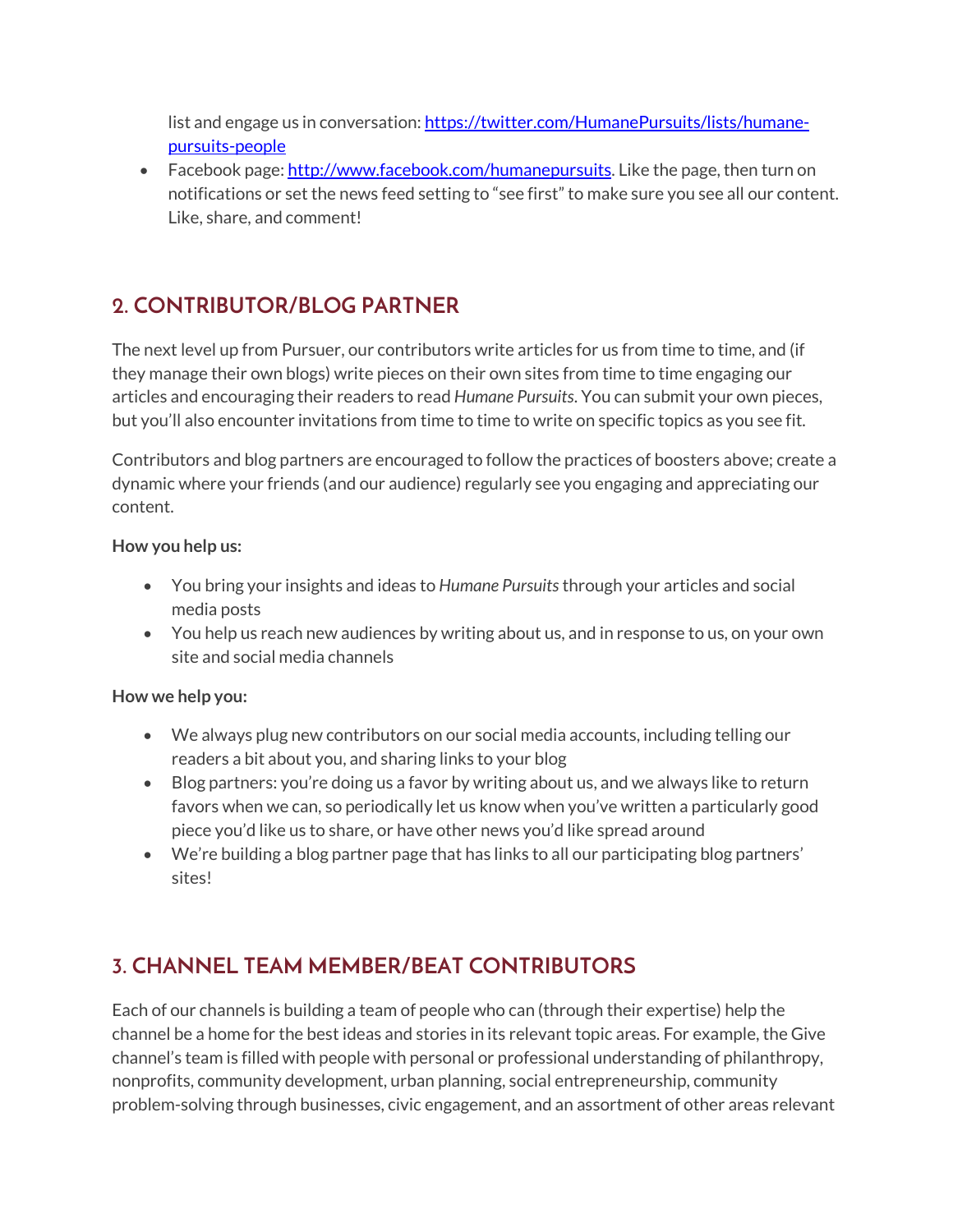to helping people strengthen their communities relationally and make a difference. See below for more on how the teams work.

We are also looking for local "beat contributors"--writers, photographers, and videographers, who are always on the lookout for great "humane pursuitsy" stories in their area. Did a new coffee shop revitalize a neighborhood over the last couple years? Does that new walkable street beg for a photo? Improve your town's public image by telling its great stories, and encourage it to aspire to further greatness.

Our channel team members and beat contributors are STRONGLY encouraged to follow the best practices of our Pursuers and Contributors, engaging relevant content and following relevant lists or hashtags as they are created (for example, a Create channel team Twitter list, or a hashtag for *Humane Pursuits* in your city).

# **How you help us:**

- Our channel teams interact directly with the channel editor, giving input on content (like brainstorming topic ideas or providing feedback on how to improve a specific piece)
- They also (as do beat contributors) periodically contribute content of their own, through written articles or video interviews (some do this regularly as columnists, see #4 below, and most are simply available to contribute content on their area of expertise from time to time)
- In both cases, you help us foster a growing conversation about the things that matter both to you and us

# **How we help you:**

- We help raise the profile of your personal or organizational brand through regular social media engagement, and sharing your content when appropriate; we also give you a platform to tell the stories you care about
- Likewise, association with *Humane Pursuits*' pertinent channel or content (especially as our readership grows exponentially) can help you achieve your professional goals—we want channel team membership and beat contributorship to be a significant plus mark on your resume!

# **4. COLUMNIST**

Columnists are trusted members of the *Humane Pursuits* core team. They commit to writing a regular column (at least once per month), and get their byline, homepage, and social media links on the site. They often (though not always) work through a specific channel and its editor. In our columnists, we look for people who can deepen the publication's brand through their insights, writing quality, and areas of focus.